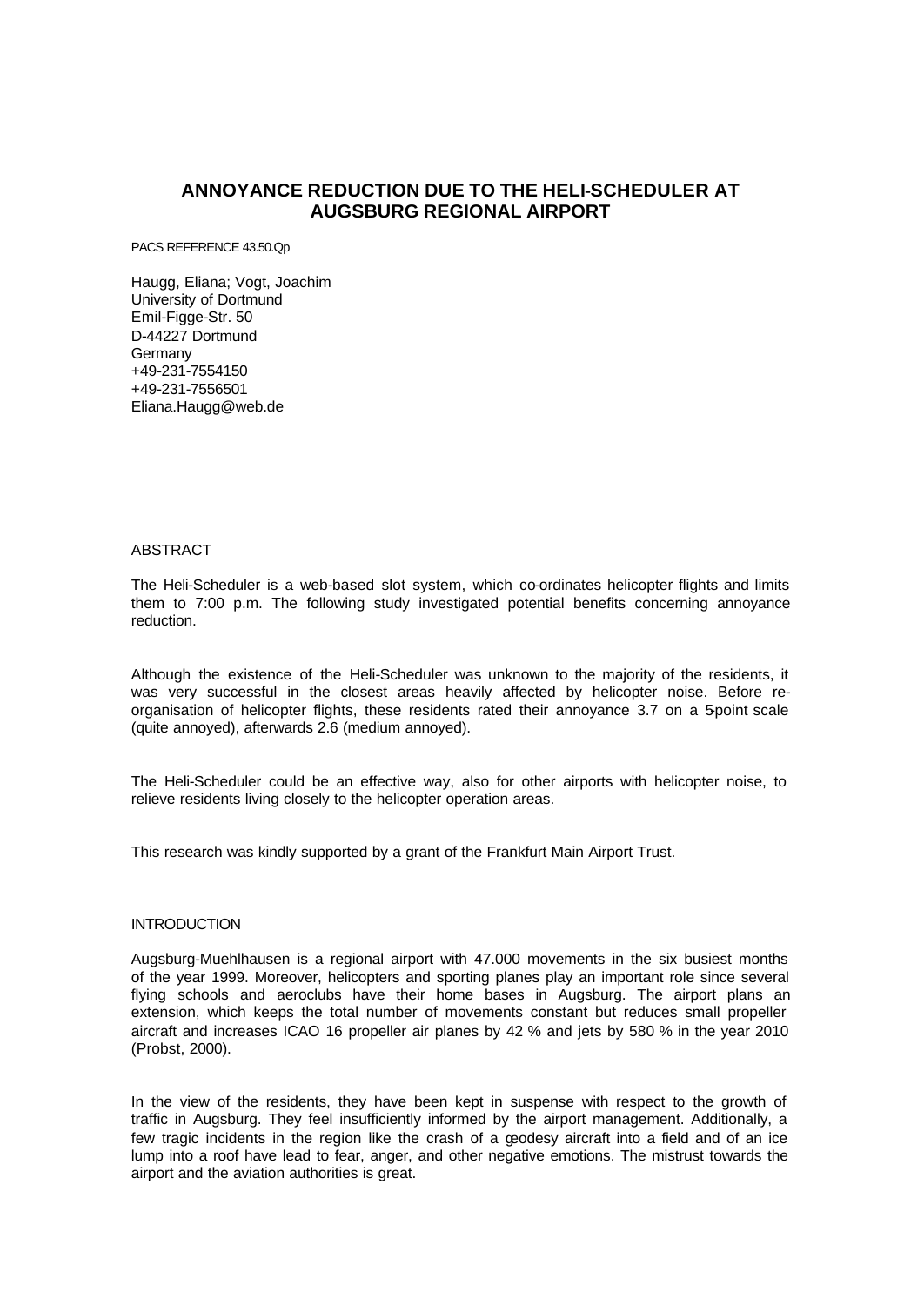The Bavarian local government heard the concerned citizens whose noise exposure forecast for 2010 reached 55 dB(A) daytime Leq or more. Although only the closest living area west of the airport runs the risk of being exposed to definitely health threatening average levels of 65 dB(A), the airport management committed to reduce the helicopter noise prevalent mainly in the South by introducing a Heli-Scheduler.

### THE HELI-SCHEDULER

In order to effectively reduce evening noise produced by helicopters and thereby relieve residents living closely to the helicopter training area, Augsburg Airport developed an internetbased slot system called the Heli-Scheduler. Its purpose is to co-ordinate helicopter flights and to limit them to 7 p.m. during the months of April to September and to 30 minutes after sunset during the remaining months of the year. Moreover, only one helicopter at a time is allowed in the air. Before the Heli-Scheduler came into effect on October 15<sup>th</sup> 2001, helicopter flights took place until 10 p.m. and there was often more than one helicopter in the air.

The Augsburg Heli-Scheduler is only accessible for authorised members. Once subscribed by filling in a matriculation screen, pilots may log into the system by using their screen name and password. For the reservation of slots, a special screen with a booking plan has been developed. It shows all days of the month with take-off times (only one take-off per hour). Already reserved slots are marked in black, the non-reserved ones in grey. After choosing a desired free slot, subscribed members can make reservations on the following screen. Moreover, other screens related to the Heli-Scheduler containing more information about other users, time-zones of the months, reservations, and cancellations can be seen.

It was expected that the Heli-Scheduler would significantly reduce annoyance but only in the South, where the helicopter pad and training area is located. In order to test this hypothesis, telephone interviews were carried out before (pre-interviews) and after (post-interviews) installation of the Heli-Scheduler. Moreover, data gathered by a noise telephone (Maziul & Vogt, this conference) could be used for the evaluation of the Heli-Scheduler.

### METHOD

Four investigation areas were selected according to the four cardinal points. They are referred to in this paper as East, North, South, and West. A University letter announcing a noise study and inviting the residents to participate was sent to 539 people. The residents were able to choose the dates and times when they wished to be called for an interview. An enclosed free return envelope enabled one person from each household to volunteer for the study. However, the return rate was below five percent and therefore also non-responders were contacted by telephone. Age, sex, profession, and investigation area were obtained as case characteristics. All interviews consisted of standardised noise scales as well as open questions, which were categorised post-hoc. The results reported in this paper concern the knowledge of the residents about the re-organisation of helicopter flights, whether they had noticed any changes in helicopter operations, satisfaction with the airport management and annoyance before and after installation of the Heli-Scheduler. All ratings were made according to the 5-point category scales of Rohrmann (1978). The annoyance categories were for example not at all (1), a little (2), medium (3), quite (4), and highly (5) annoyed. Finally, the residents were asked about further desires in terms of changes in helicopter operations and if these changes could influence their attitude towards the airport. Table 1 gives an overview of the interview.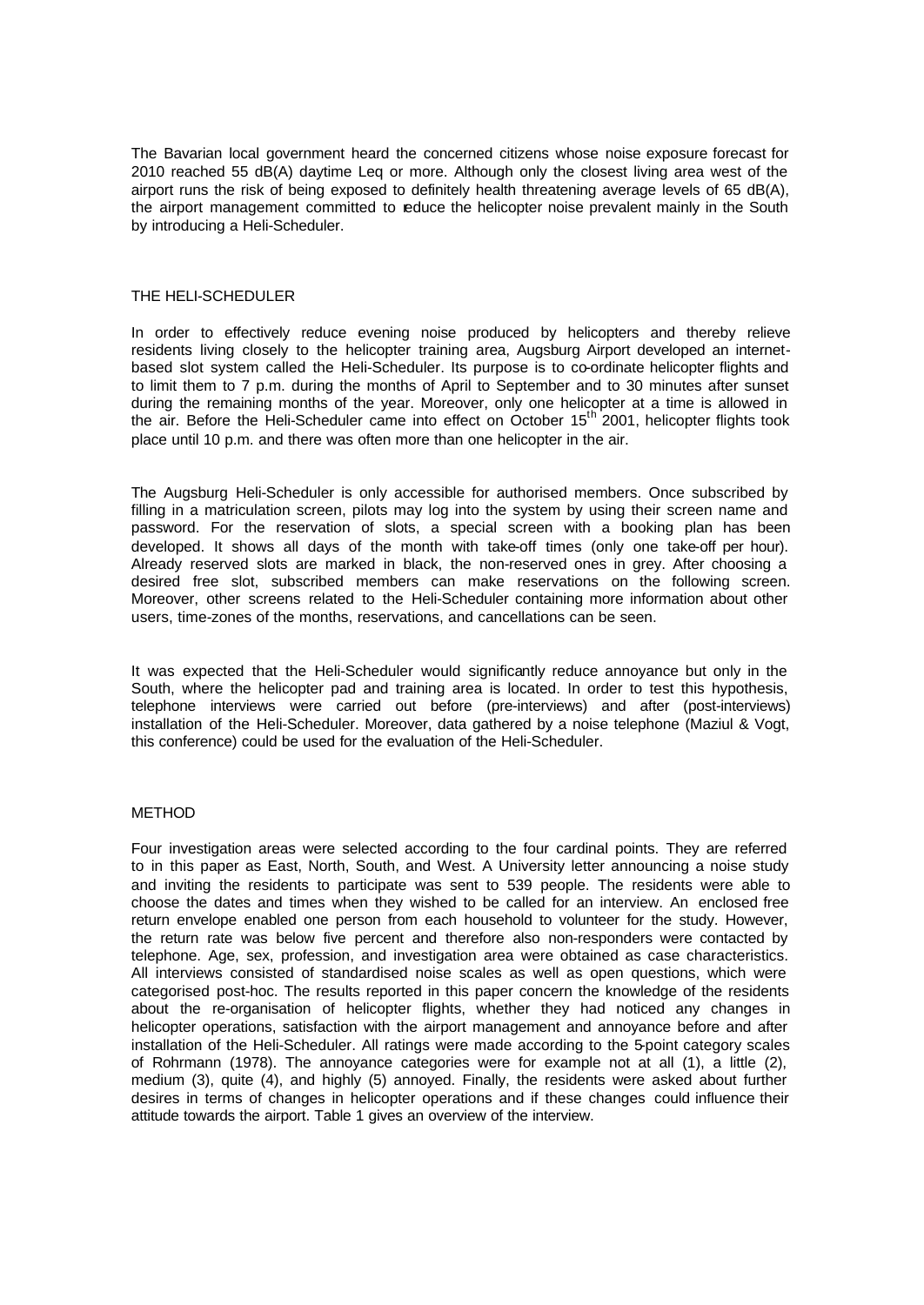Table 1: Structure of the pre- and post-interview for the study.

| Introduction        | Background of the study, informed consent, declaration of data protection                                                                       |  |  |  |  |
|---------------------|-------------------------------------------------------------------------------------------------------------------------------------------------|--|--|--|--|
| Case                | Sex, age, investigation area, profession                                                                                                        |  |  |  |  |
| characteristics     |                                                                                                                                                 |  |  |  |  |
| Concern (current    | Most intruding noise events (ranking), reasons for interference, loudness of                                                                    |  |  |  |  |
| situation)          | aircraft noise in general (five point rating scale according to Rohrmann,                                                                       |  |  |  |  |
|                     | 1978), annoyance of aircraft noise in general (five point Rohrmann rating                                                                       |  |  |  |  |
|                     | scale), duration of residence (years), flat/house hired or owned, anxiety of                                                                    |  |  |  |  |
|                     | flat/house depreciation (five point Rohrmann scale), private and business                                                                       |  |  |  |  |
|                     | use of Augsburg, Munich, or other airports (frequency per year), belief that                                                                    |  |  |  |  |
|                     | noise is health threatening (five point Rohrmann scale), satisfaction with                                                                      |  |  |  |  |
|                     | health status (five point Rohrmann scale), sensitivity to noise (five point                                                                     |  |  |  |  |
|                     | Rohrmann scale), annoyance of aircraft noise in general (seven point                                                                            |  |  |  |  |
|                     | rating scale according to VDI 3883)                                                                                                             |  |  |  |  |
| Heading for good    | Description of the relationship residents-airport, leitemotion, ranking of                                                                      |  |  |  |  |
| neighbourhood       | people having financial benefits through the airport, vision of good                                                                            |  |  |  |  |
| (desired situation) | neighbourhood, what could the airport do to reach and sustain good<br>neighbourhood, what could the residents do, probability of improvement by |  |  |  |  |
|                     | scientific mediators (five point Rohrmann scale), probability of using the                                                                      |  |  |  |  |
|                     | NoiseCall (five point Rohrmann scale), positive influence of annoyance                                                                          |  |  |  |  |
|                     | abatement procedures like NoiseCall on attitude towards airport (five point                                                                     |  |  |  |  |
|                     | Rohrmann scale), conditions for coming round to a sustainable extension                                                                         |  |  |  |  |
|                     | of the airport, participation in further studies                                                                                                |  |  |  |  |
| Additional items in | Knowledge about the limitation of helicopter flights, to what extent was this                                                                   |  |  |  |  |
| the post-interview  | noticeable (five point Rohrmann scale), why/why not was the Heli-                                                                               |  |  |  |  |
|                     | Scheduler effective, further desires with respect to helicopter operations,                                                                     |  |  |  |  |
|                     | probability of thereby achieved good neighbourhood (five point Rohrmann                                                                         |  |  |  |  |
|                     | scale)                                                                                                                                          |  |  |  |  |

The noise telephone (Maziul & Vogt, this conference) was operated from  $f<sup>st</sup>$  of September to  $31<sup>st</sup>$  of October 2001 (end of summer flight plan) and  $25<sup>th</sup>$  of February (begin of summer flight plan) to 19th of April 2002. Residents were invited to phone any time (24 hours a day) during this period. In a half-structured interview, the complaint was recorded, annoyance and proposals for potential counter-measures were obtained. With respect to the Heli-Scheduler, which was installed on October 15<sup>th</sup> 2001, the caller was asked whether he knew about this measure and after October 15<sup>th</sup> – whether a change in helicopter noise was noticeable. The second wave of telephone interviews was started November 1<sup>st</sup> 2001 with the aim to reach half of the preinterviewed. Only in a few cases, a subject was unavailable or unwilling to participate a second time and another person of the same household was asked. Table 2 summarises the design of the study and the respective number of interviews.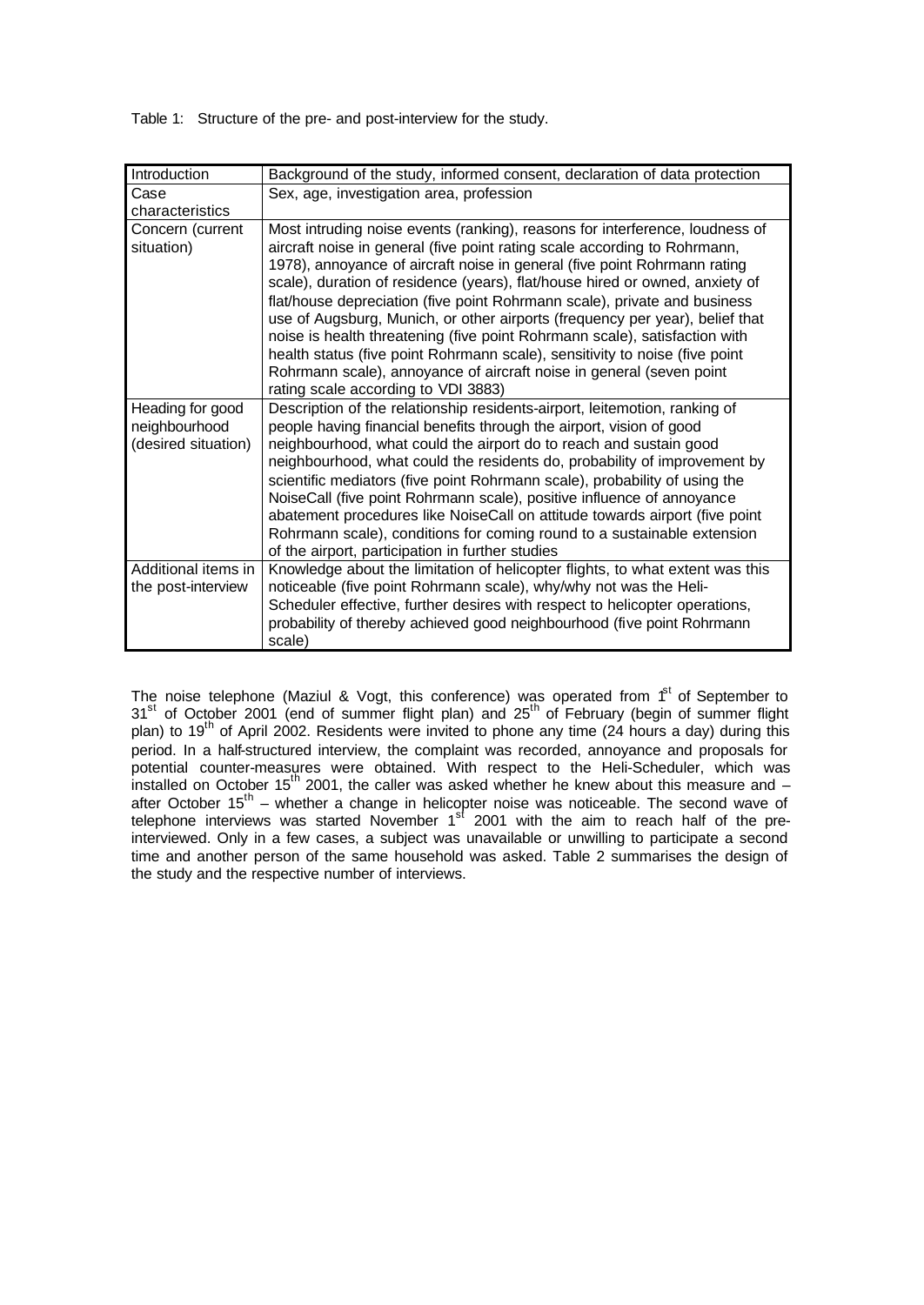Table 2: Design, time table, and number of interviews in the study.

| Stage of study:       | Pre-Interviews                                      | Interventions                                           |                          | Post-Interviews          |
|-----------------------|-----------------------------------------------------|---------------------------------------------------------|--------------------------|--------------------------|
|                       |                                                     | Telephone                                               | Scheduler                |                          |
| Begin:                | 1 <sup>st</sup> June;<br>1 <sup>st</sup> November   | 1 <sup>st</sup> September;<br>25 <sup>th</sup> February | 15 <sup>th</sup> October | 1 <sup>st</sup> November |
| Number of interviews: | 183                                                 | 63                                                      |                          | 79                       |
| End:                  | 31 <sup>st</sup> August<br>31 <sup>st</sup> January | 31 <sup>st</sup> October;<br>19 <sup>th</sup> April     |                          | ongoing                  |

## RESULTS

Although 82% of the interviewed residents did not know about the installation of the Heli-Scheduler, it had significant benefits, especially in the most affected living areas close to the helicopter operation area (main effect time  $F_{2,53}=4.304$ ; p=0.046 in a within-subjects analysis of variances with the group factor area). In the South, average annoyance due to helicopter noise could be reduced from 3.7 (quite annoyed) to 2.6 (little to medium annoyed; p=0.010). Also in the North the mean response to helicopters decreased (from 3.2 to 2.1; p=0.009). In the East, annoyance was varying between 2 and 3 (little and medium annoyed) and did not change significantly after installation of the Heli-Scheduler (Figure 1). In the West, finally, no resident volunteered for a follow-up interview.



Figure 1: Mean annoyance through helicopter noise  $\pm$  standard error before and after introduction of the Heli-Scheduler. The South was closest to the helicopter operation area (n=183 pre- and 79 post-interviews).

This result was confirmed by the users of the noise telephone (Figure 2): The people calling from the South and living near the helicopter operation area noticed a "medium" change in helicopter noise, while the others perceived it "not" or only "little" different compared to the situation before installation of the Heli-Scheduler. This observation was statistically significant (F3,57=3.756; p=0.016 in a one way analysis of variances). Post-hoc t-tests localised the effect in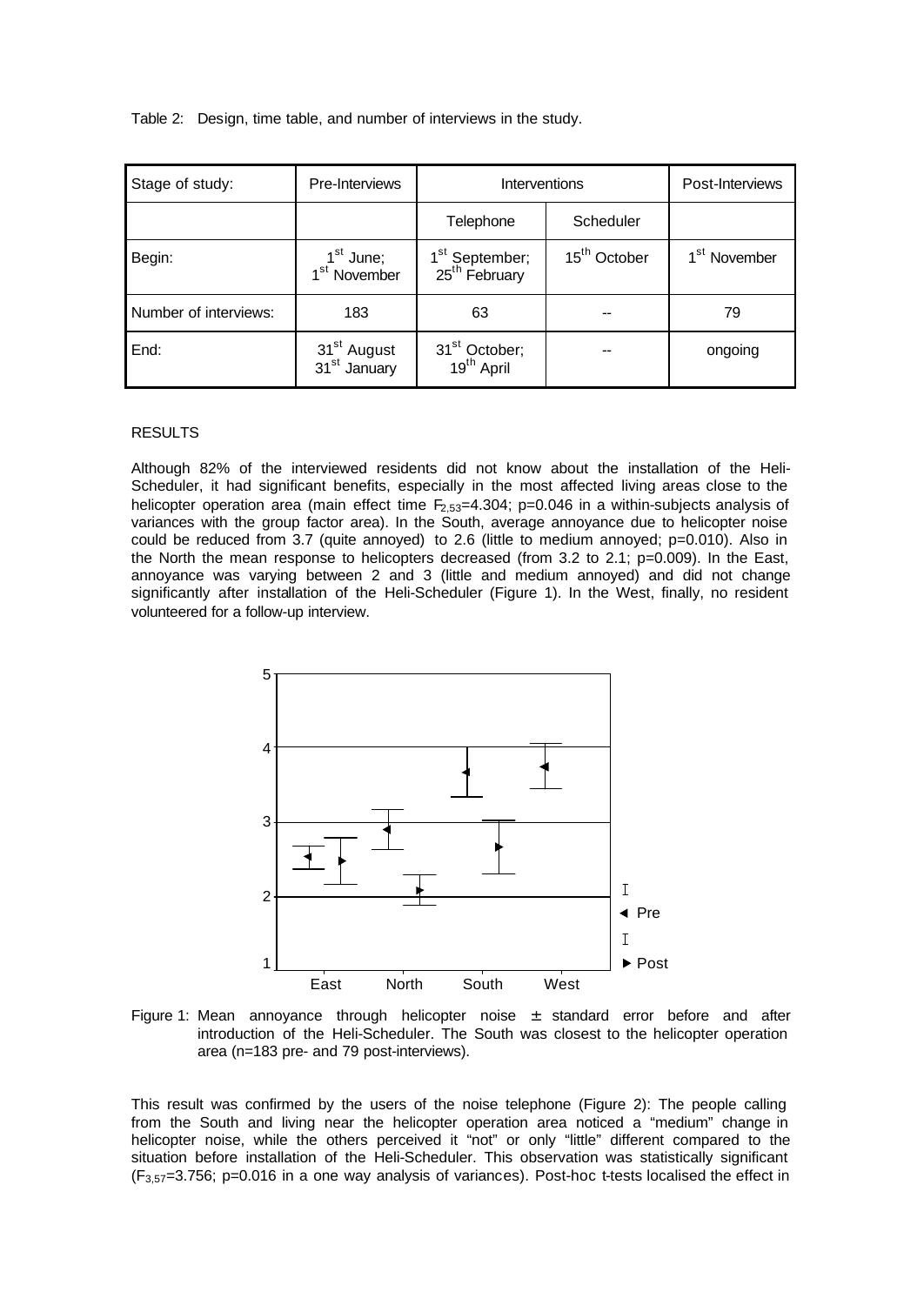the comparison South-East (p<sub>south,east</sub>=0.025) and South-North (p<sub>south,north</sub>=0.043), while the South-West difference failed significance (p<sub>south,west</sub>=0.840).



Figure 2: Mean noticed change in helicopter noise  $\pm$  standard error after introduction of the Heli-Scheduler (n=63 noise line users).

When asked whether there is anything else to be done with the helicopter operations, 66% of the residents mentioned no further wishes. However, with respect to the noise  $d$  air planes, less flights in general (14.6%), changes of flight routes (9.8%), less flights on weekends (4.9%), no airport extension (2.4%), and the closure of the airport (2.4%) were desired.

In all investigation areas, the residents were only a "little" satisfied with the airport management, as well in the pre- (mean  $\pm$  standard error 2.1  $\pm$  0.2) as in the post-interview (2.2  $\pm$  0.1). These findings point out that even though people in the North and the South were less annoyed after introduction of the Heli-Scheduler, they are still not satisfied. Satisfaction with the airport management might not have been improved, because the Heli-Scheduler was unknown to most people and they did not know that the airport was taking measures to control the noise.

Furthermore, people were asked whether the translation of their proposals into action could change their attitude towards the airport. This was rated with a tendency to "medium" probable  $(2.6 \pm 0.2)$ , indicating that after all there is still hope for further rapprochement.

#### **CONCLUSION**

Considering the specific helicopter problem at Augsburg regional airport, the Heli-Scheduler was an effective measure towards a better neighbourhood between airport and residents. On the one hand, it significantly reduced annoyance due to helicopter noise in the South and in the North. On the other hand, it showed that the airport management is not only thinking of economical benefits but also taking measures to control noise and protect the residents. However, it seems necessary to inform the public about these measures in order to get even more positive responses. The installation of noise abatement procedures and their communication to the public thus could lead to an open and honest dialogue and reduce the prevalent mistrust.